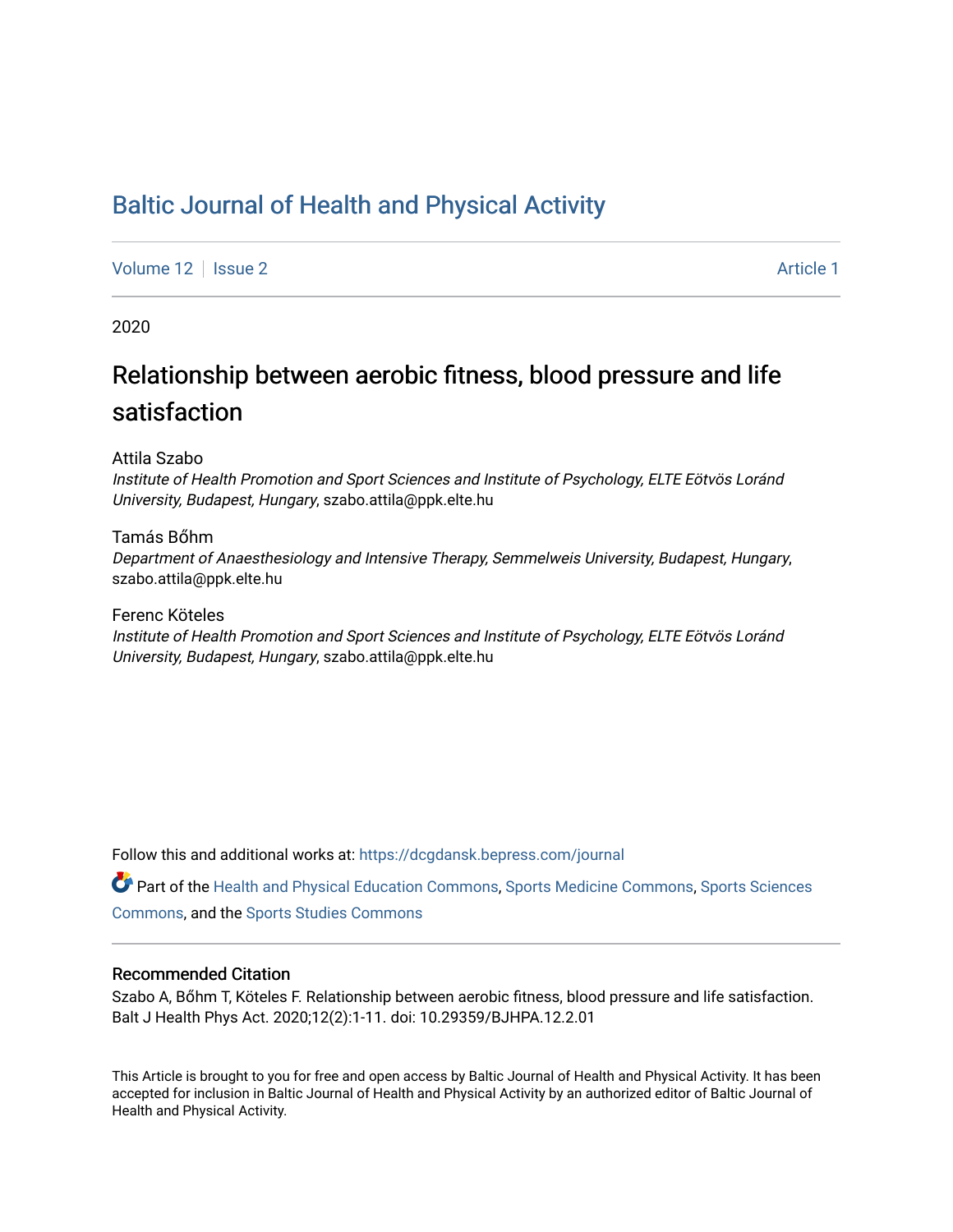# **Relationship between aerobic fitness, blood pressure and life satisfaction**

**Authors' Contribution:**

**A** Study Design **B** Data Collection **C** Statistical Analysis **D** Data Interpretation **E** Manuscript Preparation

- **F** Literature Search
- **G** Funds Collection

**Attila Szabo1 ABCDEF, Tamás Bőhm<sup>2</sup> BDEF, Ferenc Köteles1 ACEF**

- <sup>1</sup> Institute of Health Promotion and Sport Sciences and Institute of Psychology, ELTE Eötvös Loránd University, Budapest, Hungary
- 2 Department of Anaesthesiology and Intensive Therapy, Semmelweis University, Budapest, Hungary

| abstract              |                                                                                                                                                                                                                                                                                                                                                                                                                                                                            |
|-----------------------|----------------------------------------------------------------------------------------------------------------------------------------------------------------------------------------------------------------------------------------------------------------------------------------------------------------------------------------------------------------------------------------------------------------------------------------------------------------------------|
| <b>Background:</b>    | The aim of this work was to examine the extent to which cardiorespiratory fitness, blood pressure, and<br>optimism/pessimism predict adults' satisfaction with life.                                                                                                                                                                                                                                                                                                       |
| Material and methods: | Sixty-eight adults seeking cardiovascular health screening in a private clinic were tested. Participants'<br>blood pressure, optimism/pessimism, and satisfaction with life were recorded. The YMCA cycle<br>ergometer test was used for estimating participants' aerobic fitness (VO2 max). Based on 140/90 mm<br>Ha blood pressure cut-off value, participants were classified into two groups.                                                                          |
| <b>Results:</b>       | A bootstrapped hierarchical multivariate regression analysis revealed that VO2 max, systolic blood<br>pressure, optimism, and pessimism jointly accounted for 46% of the variance ( $R^2 = 0.501$ , $R^2$ adjusted<br>$= 0.462$ ) in life satisfaction. Furthermore, a bootstrapped multivariate analysis of covariance indicated<br>that Stage 2 hypertensives reported lower life satisfaction ( $p = 0.007$ ) than the others with lower blood<br>pressure readings.    |
| <b>Conclusions:</b>   | This study is the first to reveal that almost half of the total variance in life satisfaction is accounted<br>by cardiorespiratory fitness, systolic blood pressure, optimism, and pessimism. The present work also<br>shows that individuals in Stage 2 hypertension are less satisfied with their lives than individuals with<br>lower blood pressure values. These preliminary findings should stimulate both epidemiological and<br>longitudinal research in the area. |
| Key words:            | adult, aerobic, blood pressure, positive attitude, VO2 max, YMCA test.                                                                                                                                                                                                                                                                                                                                                                                                     |

#### **article details**

|                               | Article statistics: Word count: 5,912; Tables: 3; Figures: 0; References: 50                                                                                                                                                                                                                                                                                                                                                                                                                                                                                                                                                                                                                                                                                                                                                                                  |
|-------------------------------|---------------------------------------------------------------------------------------------------------------------------------------------------------------------------------------------------------------------------------------------------------------------------------------------------------------------------------------------------------------------------------------------------------------------------------------------------------------------------------------------------------------------------------------------------------------------------------------------------------------------------------------------------------------------------------------------------------------------------------------------------------------------------------------------------------------------------------------------------------------|
|                               |                                                                                                                                                                                                                                                                                                                                                                                                                                                                                                                                                                                                                                                                                                                                                                                                                                                               |
|                               | Received: October 2019; Accepted: April 2020; Published: June 2020                                                                                                                                                                                                                                                                                                                                                                                                                                                                                                                                                                                                                                                                                                                                                                                            |
|                               | Full-text PDF: http://www.balticsportscience.com                                                                                                                                                                                                                                                                                                                                                                                                                                                                                                                                                                                                                                                                                                                                                                                                              |
| Copyright                     | © Gdansk University of Physical Education and Sport, Poland                                                                                                                                                                                                                                                                                                                                                                                                                                                                                                                                                                                                                                                                                                                                                                                                   |
| Indexation:                   | Celdes, Clarivate Analytics Emerging Sources Citation Index (ESCI), CNKI Scholar (China National Knowledge<br>Infrastructure), CNPIEC, De Gruyter - IBR (International Bibliography of Reviews of Scholarly Literature in<br>the Humanities and Social Sciences), De Gruyter - IBZ (International Bibliography of Periodical Literature<br>in the Humanities and Social Sciences), DOAJ, EBSCO - Central & Eastern European Academic Source, EBSCO<br>- SPORTDiscus, EBSCO Discovery Service, Google Scholar, Index Copernicus, J-Gate, Naviga (Softweco, Primo<br>Central (ExLibris), ProQuest - Family Health, ProQuest - Health & Medical Complete, ProQuest - Illustrata: Health<br>Sciences, ProQuest - Nursing & Allied Health Source, Summon (Serials Solutions/ProQuest, TDOne (TDNet), Ulrich's<br>Periodicals Directory/ulrichsweb, WorldCat (OCLC) |
| <b>Funding:</b>               | This research received no specific grant from any funding agency in the public, commercial, or not-for-profit sectors.                                                                                                                                                                                                                                                                                                                                                                                                                                                                                                                                                                                                                                                                                                                                        |
| <b>Conflict of interests:</b> | Authors have declared that no competing interest exists.                                                                                                                                                                                                                                                                                                                                                                                                                                                                                                                                                                                                                                                                                                                                                                                                      |
| <b>Corresponding author:</b>  | Prof. Attila Szabo, Ph.D., D.Sc., (ORCID: https://orcid.org/0000-0003-2788-4304) Professor of Psychology, Institute of Health<br>Promotion and Sport Sciences, Faculty of Education and Psychology, ELTE Eötvös Loránd University, 1117 Budapest,<br>Bogdánfy u. 10/B, Hungary. E-mail: szabo.attila@ppk.elte.hu.                                                                                                                                                                                                                                                                                                                                                                                                                                                                                                                                             |
| <b>Open Access License:</b>   | This is an open access article distributed under the terms of the Creative Commons Attribution-Non-commercial 4.0<br>International (http://creativecommons.org/licenses/by-nc/4.0/), which permits use, distribution, and reproduction in<br>any medium, provided the original work is properly cited, the use is non-commercial and is otherwise in compliance<br>with the license.                                                                                                                                                                                                                                                                                                                                                                                                                                                                          |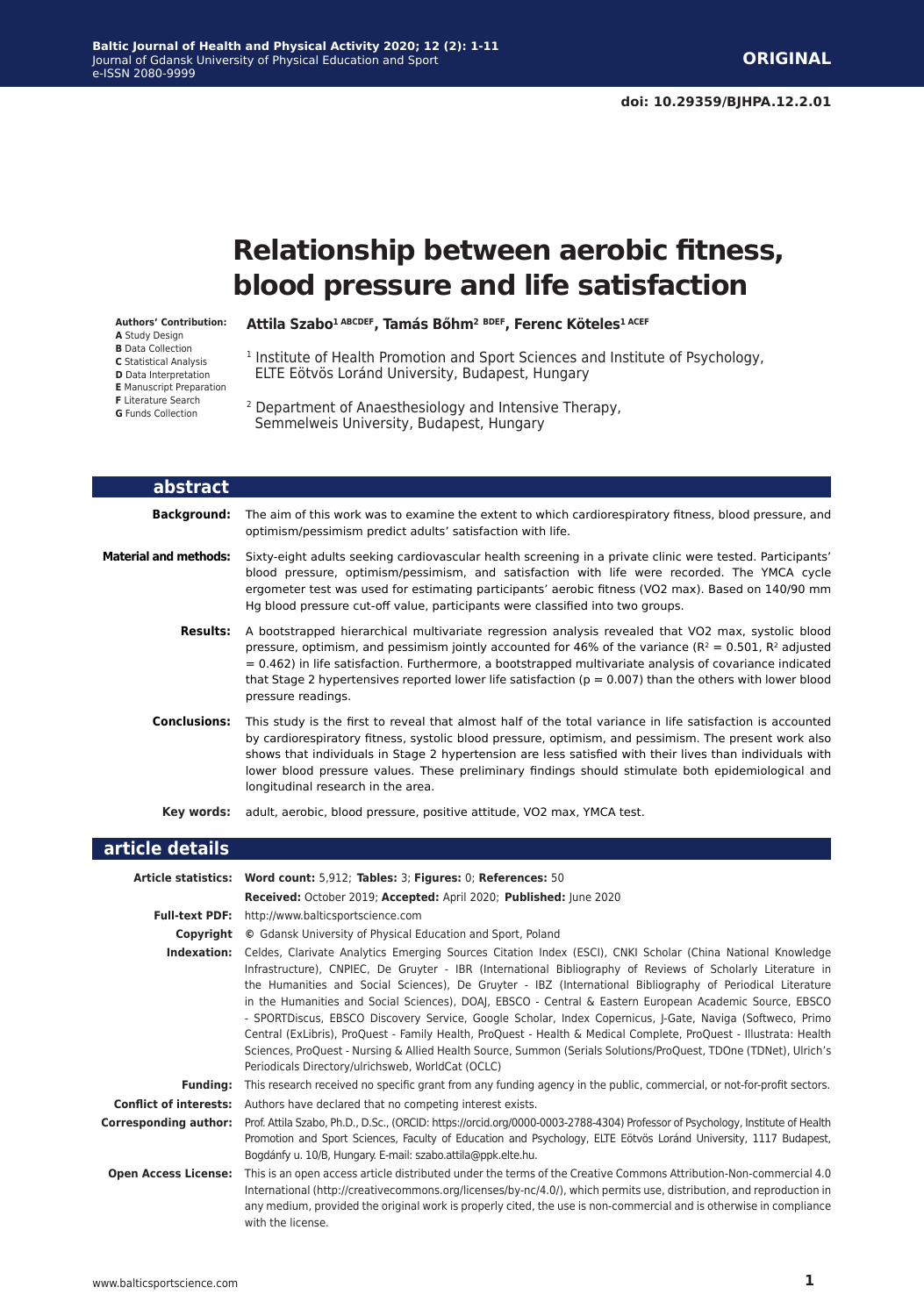### **introduction**

Research has shown that life satisfaction predicts self-perceived health, physical health, long-term health conditions [1] and even mortality [2]. Therefore, it may not be surprising that aerobic fitness, which is closely related to cardiovascular health and blood pressure status [3], may also be linked to life satisfaction [4]. Life satisfaction was defined as the subjective (cognitive) aspect of well-being and refers to individuals' overall appraisal of the quality of their lives [5]. Higher life satisfaction was associated with optimism [6]. Optimism and pessimism appear to be closely connected to life satisfaction in opposite directions [7]. Accordingly, life satisfaction could be associated with cardiovascular measures such as aerobic fitness and blood pressure, as well as optimism and pessimism. The primary objective of this preliminary investigation was to determine the extent to which these factors predict life satisfaction.

#### **optimism and cardiovascular health**

Positive psychological orientation appears to be connected to cardiovascular health. Among several factors, positive mental orientation is reflected via optimism, which is a general tendency to expect positive future events and can be conceptualized as dispositional to anticipate good things to happen, or as attributional via causal association with past positive experiences [8]. Research suggests that optimism may be related to a lower risk of coronary heart disease [9, 10]. One earlier study found a positive relationship between optimism and the rate of recovery from bypass surgery [11]. Another study showed that optimism predicted health outcomes after acute coronary syndrome [12]. Research also suggests that optimism could be associated with a lower risk of cardiovascular mortality [13–15]. Finally, a literature review concludes that optimism is consistently associated with cardiovascular health [16]. Therefore, an association between optimism and cardiovascular health, in general, seems to be supported by the extant literature.

#### **pessimism and cardiovascular health indices**

In contrast to the results of the studies linking higher optimism to better cardiovascular health, a study of young Finnish adults revealed that low pessimism was more closely related to cardiovascular health than high optimism [17]. Similarly, another study showed that lower pessimism, rather than higher optimism, was associated with a lower risk of stroke [18]. Earlier, Mahler and Kulik [19] reported that both optimism and pessimism could predict recovery from bypass surgery, but lower pessimism was a stronger predictor of recovery than higher optimism. Hence, pessimism reflects a general tendency of expecting future negative events [20] and, apparently, has a significant influence on the outcome of those events. It is an inverse dimension of the positive mental attitudes, which strongly suggests that a two-dimensional approach to studying optimism and pessimism in the context of health outcomes seems to be justified, which was also confirmed in earlier studies [21].

#### **optimism and pessimism and life satisfaction**

As reported above, optimism is related to greater satisfaction with life in young adults [22]. Later, Chang and Sanna [23] found a positive relationship between optimism and satisfaction with life, whereas pessimism was negatively related to the latter in middle-aged adults. In another investigation examining psychology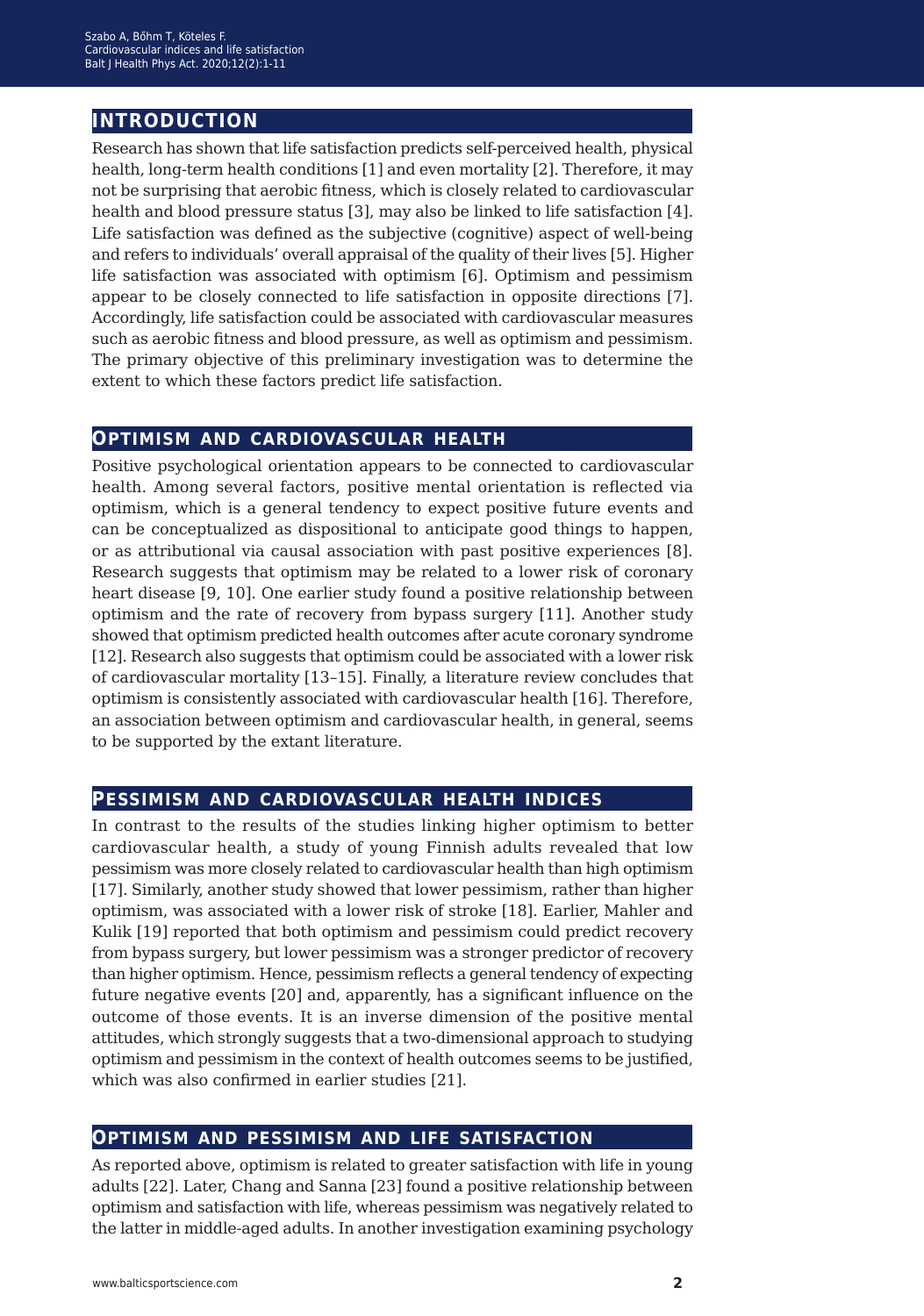students, a positive association was disclosed between optimism and satisfaction with life [24]. Examining a comparable sample, Bailey et al. [21] revealed that pessimism was an inverse predictor of satisfaction with life, but in their second inquiry, testing middle-aged adults, optimism was more strongly related to life-satisfaction than pessimism. These preliminary findings were supported by a more recent work in which optimism was positively, whereas pessimism was negatively associated with the reported satisfaction with life in a sample of participants with a relatively wide age-range [7]. Therefore, based on the limited number of studies connecting both optimism and pessimism with life satisfaction, it appears that these mental attitudes play an important role in how one is satisfied with life in general.

#### **life satisfaction and cardiovascular health indices**

Only a few inquiries have examined the relationship between satisfaction with life and cardiovascular health. One of them showed that satisfaction with life was associated with a reduced risk of coronary heart disease [25], and another revealed an association between life satisfaction and a risk of cardiovascular events [26]. However, basic routinely screened indices of cardiovascular health, such as blood pressure or cardiorespiratory fitness, have seldom attracted researchers' attention. In an exhaustive search of literature, we could only find one study in which a relationship between satisfaction with life and blood pressure was investigated [27]. This study showed that being male, low satisfaction with life and increased age were statistically significant predictors of high blood pressure. However, Romero Martinez and her colleagues examined adolescents and, therefore, the relevance of their findings might not be generalized to adults. Nevertheless, considering the limited evidence linking cardiovascular health with satisfaction with life, the findings reported by these researchers merit further investigation in adults. Currently, indirect evidence showing an inverse association between blood pressure with marital life satisfaction in adults [28] also supports the idea that satisfaction with life, in general, may be connected to a healthier blood pressure profile. Overall, while only one study examined the link between blood pressure and life satisfaction, the connection between cardiovascular health (of which blood pressure and aerobic fitness are two indices) and psychological states, including life-satisfaction, is relatively well-established [29, 30].

#### **aerobic (cardiorespiratory) fitness and life satisfaction**

A recent study reported that perceived (subjective) cardiorespiratory, or aerobic, fitness was positively associated with satisfaction with life in adolescents [31]. The cross-sectional findings are corroborated by two earlier studies in which the objectively estimated level of aerobic fitness was positively related to life satisfaction in young children and adolescents [4, 32]. These studies examined children and adolescents, while studies with adults appear to be lacking. One exception is a relatively recent work examining a small number  $(n = 28)$  of university students that adopted the step test for estimating the aerobic fitness of the participants, which turned out to be unrelated to their life satisfaction [33]. To the best of our knowledge, the connection between cardiorespiratory fitness and satisfaction with life was not examined to date in older, middle aged adults. Examining this population, however, seems to be warranted because cardiovascular fitness decreases with age [34].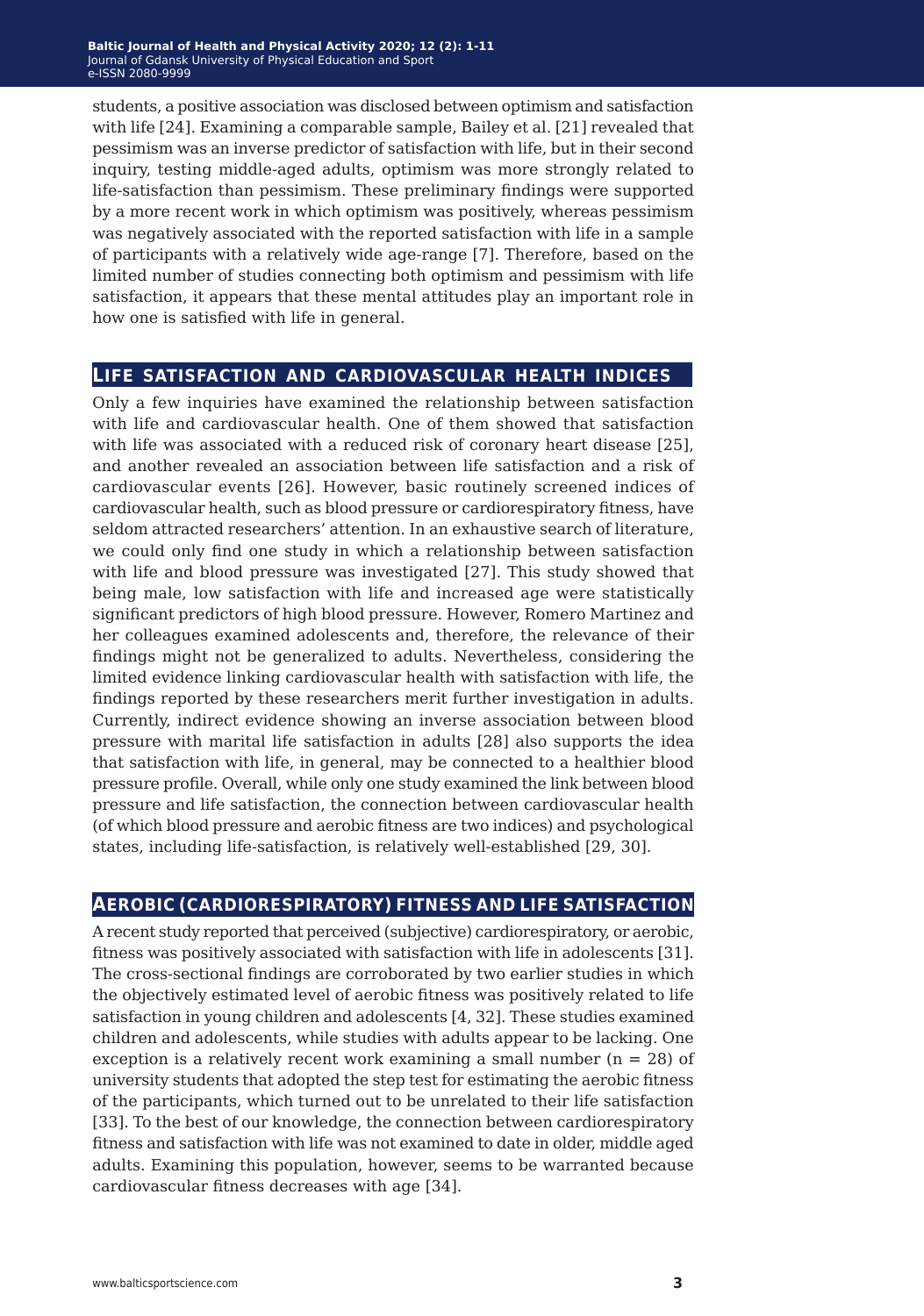### **materials and methods**

#### **participants**

Adults presenting themselves for a cardiovascular health screening at a large private medical centre in the capital area were invited to take part in the study. Participation was voluntary and bound to signing an informed consent form. The research was conducted in accord with the Helsinki Declaration [36] and with the permission of the Research Ethics Committee of the Faculty of Education and Psychology of ELTE Eötvös Loránd University, Budapest. The required sample size was determined a priori by using the G\* Power version 3.1.9.2 software [37]. The expected squared multiple correlation coefficient was estimated to be at least 0.25 based on past reports (after data collection, it turned out be 0.50 in the current study), and therefore this value was used to calculate the effect size  $(f^2)$ , which resulted in an  $f^2 = 0.33$ . Using this value, four predictors, error *α* = 0.05, and power 1- *β* = 0.95, the total required sample size was 61. The final sample size was 68, which exceeded the minimum required sample size. Participants' characteristics are presented in Table 1.

| <b>Measures</b>                         | Men                | Women              |
|-----------------------------------------|--------------------|--------------------|
| Number of participants (n)              | 29                 | 39                 |
| Age $(M \pm SD)$                        | $41.69 \pm 11.42$  | $39.77 \pm 11.60$  |
| Height $(cm)*$                          | $180.90 \pm 8.00$  | $168.56 \pm 6.87$  |
| Weight $(kq)^*$                         | $87.03 \pm 11.56$  | $67.74 \pm 15.02$  |
| Married or in relationship (n)          | 28/29 (97%)        | 31/39 (79%)        |
| Works (n)                               | 28/29 (97%)        | 39/39 (100%)       |
| University graduate (n)                 | 18/29 (62%)        | 31/39 (79%)        |
| Smokes or used to smoke (n)             | 12/29 (41%)        | 20/39 (51%)        |
| Resting heart rate (bpm, $M \pm SD$ )   | $70.52 \pm 12.12$  | 70.41± 15.76       |
| VO2 max (ml/kg/min, $M \pm SD$ )        | $35.65 \pm 10.78$  | $34.47 \pm 11.75$  |
| Systolic blood pressure ( $M \pm SD$ )* | $152.03 \pm 15.27$ | $141.21 \pm 19.66$ |
| Diastolic blood pressure ( $M \pm SD$ ) | $90.28 \pm 7.29$   | $88.59 \pm 11.37$  |
| Mean arterial pressure ( $M \pm SD$ )   | $110.86 \pm 8.74$  | $106.13 \pm 13.55$ |
| Optimism $(M \pm SD)$                   | $11.55 \pm 2.29$   | $11.56 \pm 2.83$   |
| Pessimism ( $M \pm SD$ )*               | $7.00 \pm 2.54$    | $5.59 \pm 2.34$    |
| Satisfaction with life ( $M \pm SD$ )   | $25.21 \pm 4.41$   | $26.21 \pm 6.43$   |

Table 1. Participants' description

#### **methods**

*Cardiorespiratory fitness.* Aerobic fitness (VO<sub>2</sub> max) was estimated with the YMCA submaximal cycle ergometer test [38] using an 'Ergoline, ergoselect 100' ergometer, manufactured by ergoline GmbH, Bitz, Germany. Heart rate data were obtained with a Marquette (227 498 02-A V4.1) CardioSys ECG System manufactured by Marquette Hellige GmbH, Freiburg, Germany.

*Blood pressure.* Systolic and diastolic blood pressure were measured at rest with a 'Microlife BP A100 Plus' automatic blood pressure monitor manufactured by Microlife AG Swiss Corporation. This device uses the same blood pressure measuring technology as the 'BP 3BTO-A' model tested in accord with the British Hypertension Society (BHS) protocol [39]. Accordingly, Microlife obtained grade 'A' for both systolic and diastolic pressure according to the BHS protocol.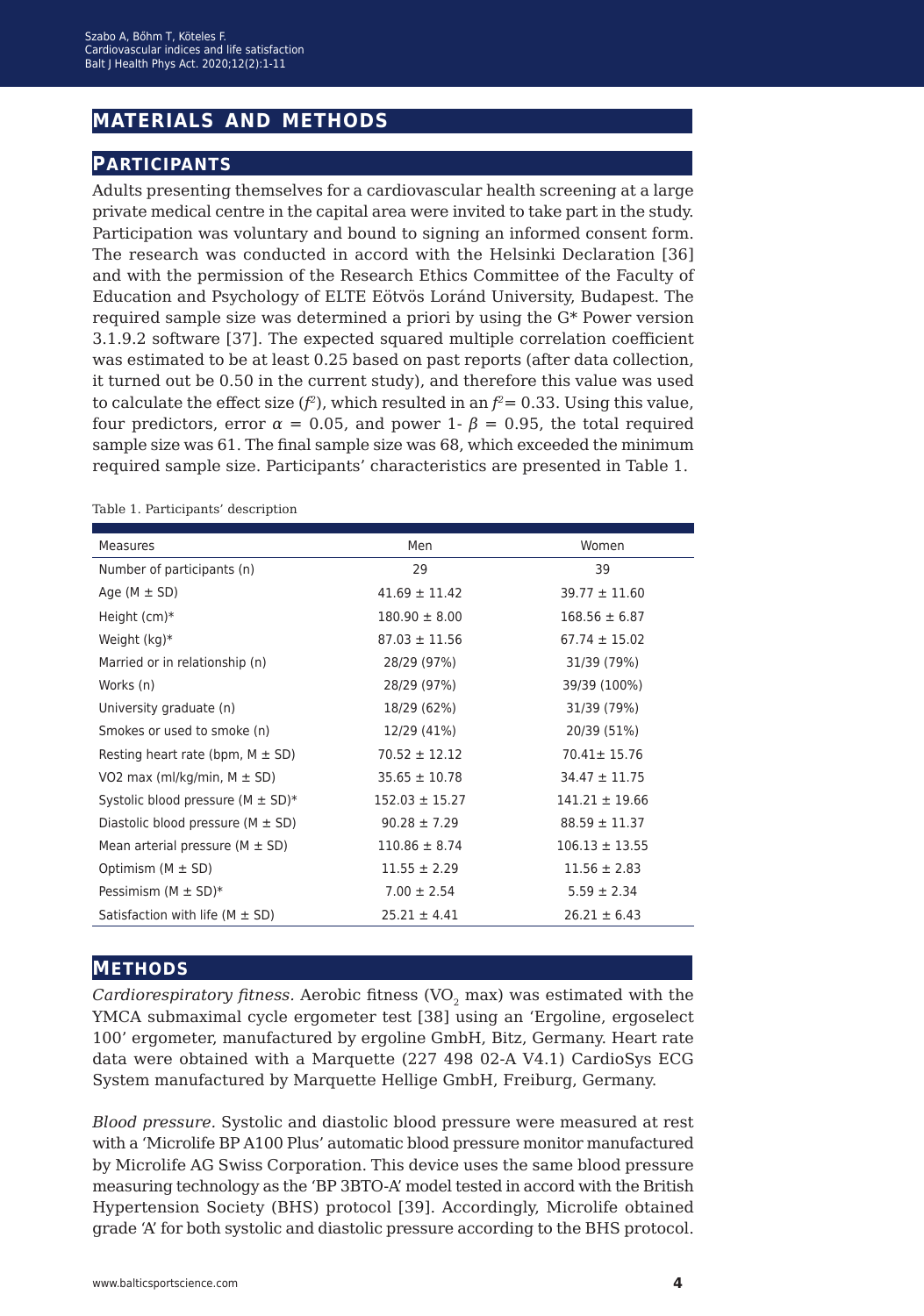The mean differences  $(\pm SD)$  between the observers and the tested unit were −1.6 (7.7) mmHg and −2.1 (6.3) mmHg for systolic and diastolic blood pressure, respectively. Hence, this unit also fulfils the criterion set by the Association for the Advancement of Medical Instrumentation [39].

*Satisfaction with Life.* The Satisfaction with Life Scale (SWLS) [40] was adopted to measure general life satisfaction. The original SWLS has 5 items, which are rated on a 7-point Likert scale ranging from *strongly disagree* to *strongly agree*. A sample item of the SWLS is: 'In most ways my life is close to my ideal'. The internal reliability of the scale was good (Cronbach  $\alpha = 0.79{\text -}0.89$ ); its test-retest reliability, examined in several periods from one month to four years, ranged between 0.50 and 0.84 [41, 42]. In this research, we used the psychometrically validated Hungarian version of the SWLS [43] with a reported internal reliability of 0.84. The internal reliability of the instrument in the current work was identical to that of the validated version (i.e.,  $\alpha = 0.84$ ).

*Optimism and pessimism.* The Hungarian version [44] (2010) of the revised Life Orientation Test (LOT-R) [45] was adopted to measure optimism and pessimism. The scale consists of 10 items. Three items assess optimism, another three items measure pessimism and there are four filler items. A sample item for optimism is: 'In uncertain times, I usually expect the best' and a sample item for pessimism is: 'If something can go wrong for me, it will'. Respondents are requested to indicate the extent to which they agree or disagree with the items on a 5-point Likert scale ranging from *strongly agree* to *strongly disagree*. It should be noted that he LOT-R was originally developed to assess optimism as a unidimensional construct, with optimism and pessimism being the bipolar opposites [20]. However, later it was demonstrated that optimism and pessimism of the LOT-R reflect two independent constructs [46]. The psychometric properties of the twodimensional LOT-R are robust [46]. Its internal reliability, based on a large sample  $(n = 46,133)$ , was 0.71 for optimism and 0.68 for pessimism [46]. The internal reliability of the Hungarian version was reported to range between Cronbach's alpha 0.77 and 0.81 [44]. In the current sample, the internal reliability of the scale was 0.74 for optimism and 0.61 for pessimism.

#### **procedure**

*A*fter giving written consent for taking part in the current study, participants answered the demographic questions and completed the SWLS and the LOT-R in a quiet waiting room. Subsequently, their resting heart rate and blood pressure were recorded according to usual standard method [47]. Next, participants were invited to perform the YMCA submaximal cycle ergometer test [38]. Before the test, they were screened for taking any medications, injuries or musculoskeletal limitations, actual health status, and the time of the last meal. The purpose and the method of testing was explained. After measuring height and weight, participants were told that the test will last until their heart rate slightly exceeds 75% of the age predicted maximum heart rate, that the test would be stopped if they feel faint, dizzy, or short of breath, and they were assured that they are free to stop test at any time for any reason. Participants started the test by riding the ergometer at 50 revolutions per minute (rpm) which was increased at two-minute intervals until the target heart rate was reached, or the test had to be terminated for muscular fatigue. Heart rate and workload (watts) were recorded at each stage, before any increase in workload. The YMCA test was reported to yield a reliable estimate of the  $VO<sub>2</sub>$ max when compared to the treadmill tests using direct measurements [38].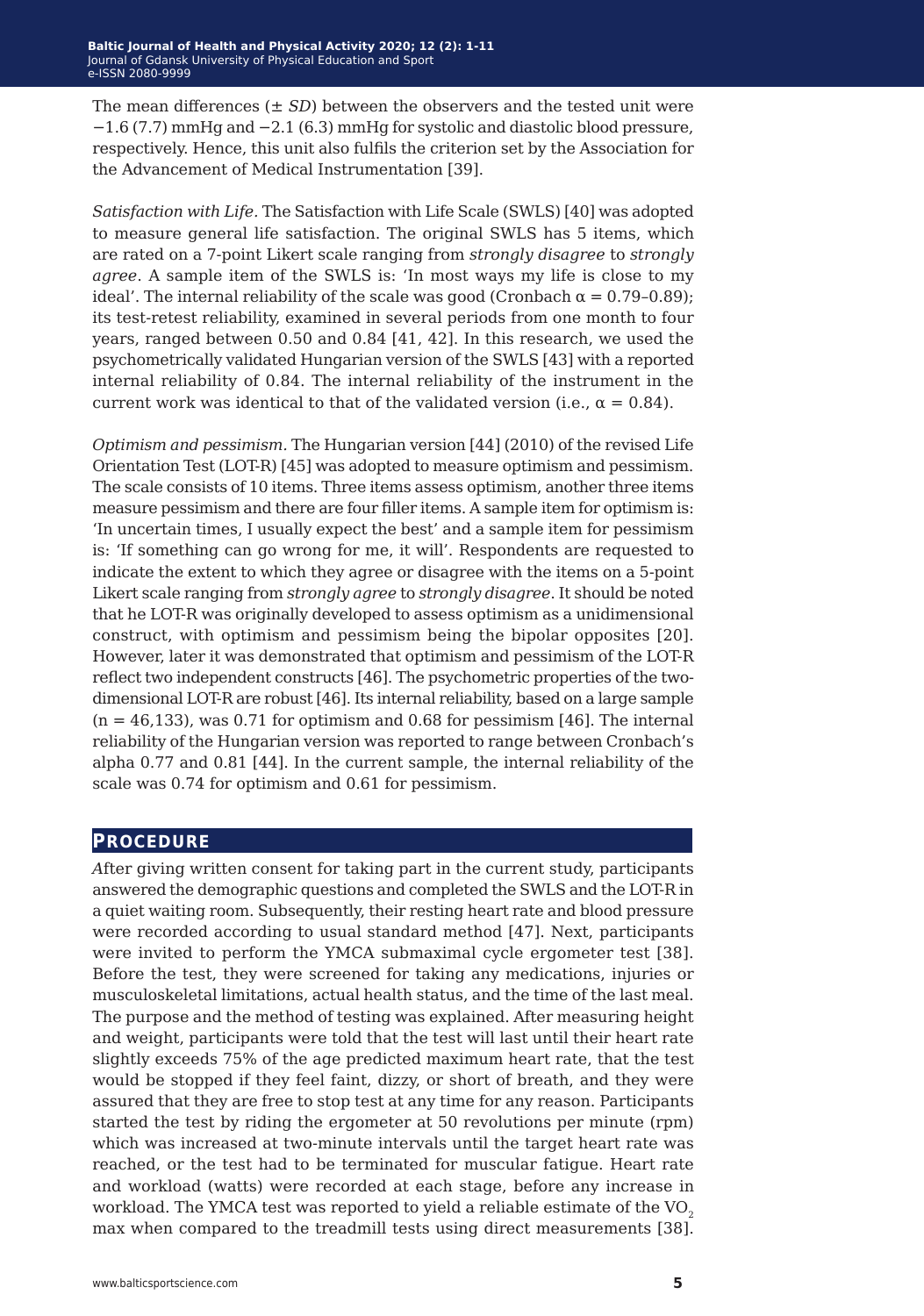In the current test, participants'  $VO<sub>2</sub>$  max was calculated from the last and preceding the last completed stage.

#### **results**

Initial correlation analyses indicated that satisfaction with life correlated positively with the estimated VO<sub>2</sub> max ( $r = 0.25$ ,  $r^2 = 0.063$ ,  $p = 0.04$ ) and optimism ( $r = 0.56$ ,  $r^2 = 0.313$ ,  $p < 0.001$ ), while being reversely related to the systolic blood pressure  $(r = -.25, r^2 = 0.063, p = 0.04)$  and pessimism  $(r = -.52, r^2 = 0.270, p < 0.001)$ . Statistically no significant correlation was observed between the diastolic blood pressure and satisfaction with life. Based on these relationships, a bootstrapped hierarchical linear multiple regression, using the enter method, was calculated to determine the extent to which the estimated VO2 max, systolic blood pressure, optimism, and pessimism could predict satisfaction with life. Considering gender differences in pessimism and systolic blood pressure (Table 1), gender was also included in the analysis.

This test resulted in a statistically significant regression equation (*F* [5, 60]  $= 12.18, p < 0.001, R = 0.710, R^2 = 0.504, R^2$  *adjusted* = 0.462). The test of the standardized residuals confirmed that the data contained no outliers (Std. Residual Min =  $-2.37$ , and Std. Residual Max = 2.57). Further tests were performed to determine if the data met the assumption of collinearity. Their results confirmed that multicollinearity was not a concern in the data (gender: tolerance =  $0.92$ , Variance Inflation Factor (VIF) =  $1.22$ ; VO<sub>2</sub> max: *tolerance* = 0.91, VIF = 1.10; systolic blood pressure: *tolerance* = 0.83, *VIF*  $= 1.21$ ; optimism: *tolerance*  $= 0.78$ , VIF  $= 1.28$ ; and pessimism: *tolerance*  $=$ 0.72,  $VIF = 1.40$ ). The data also met the assumption of independent errors (Durbin-Watson =  $1.873$ ) and the assumption of non-zero variances ( $s^2 > 0.00$ ) for all predictors). Apart from gender, all predictors, contributed statistically significantly to the model (Table 2).

| Model                               | Unstandarized<br>coefficients |                   | Unstandarized<br>coefficients |          | Signifi-     | 95% Confidence<br>interval for $\beta$ |                |
|-------------------------------------|-------------------------------|-------------------|-------------------------------|----------|--------------|----------------------------------------|----------------|
|                                     | β                             | Standard<br>error | <b>Beta</b>                   | t        | cance<br>(p) | Lower<br>bound                         | Upper<br>bound |
| Constant                            | 28.047                        | 7.643             |                               | 3.670    | $= 0.001$    | 12.759                                 | 43.334         |
| Gender                              | $-0.718$                      | 1.149             | $-0.063$                      | $-0.625$ | $= 0.534$    | $-3.016$                               | 1.579          |
| VO <sub>2</sub> max                 | 0.102                         | 0.048             | 0.204                         | 2.137    | $= 0.037$    | 0.007                                  | 0.198          |
| <b>SBP</b>                          | $-0.064$                      | 0.031             | $-0.207$                      | $-2.074$ | $= 0.042$    | $-0.126$                               | $-0.002$       |
| Optimism                            | 0.852                         | 0.225             | 0.390                         | 3.785    | < 0.001      | 0.402                                  | 1.302          |
| Pessimism                           | $-0.828$                      | 0.242             | $-0367$                       | $-3.417$ | $= 0.001$    | $-1.312$                               | $-0.343$       |
| Note: SBP = Systolic Blood Pressure |                               |                   |                               |          |              |                                        |                |

Table 2. Regression model coefficients

Relying on the current criteria [48] for Stage 2 hypertension, based on values of ≥ 90 mmHg for diastolic and ≥ 140 mmHg for systolic blood pressure, more than two-thirds of the current sample  $(n = 46)$  fall into this category. Employing a bootstrapped (1000 samples, 95% confidence interval) multivariate analyses of covariance (MANCOVA) including gender and age as covariates, we tested whether people with Stage 2 hypertension differed in VO<sub>2</sub> max, optimism, pessimism, and satisfaction with life from those exhibiting lower blood pressures (< 140/90 mmHg). The MANCOVA yielded a statistically significant multivariate effect for blood pressure groups (Wilks'  $\lambda = 0.852$ ,  $F(4, 59) = 2.56$ ,  $p = 0.048$ ). The covariates were statistically not significant. The univariate tests revealed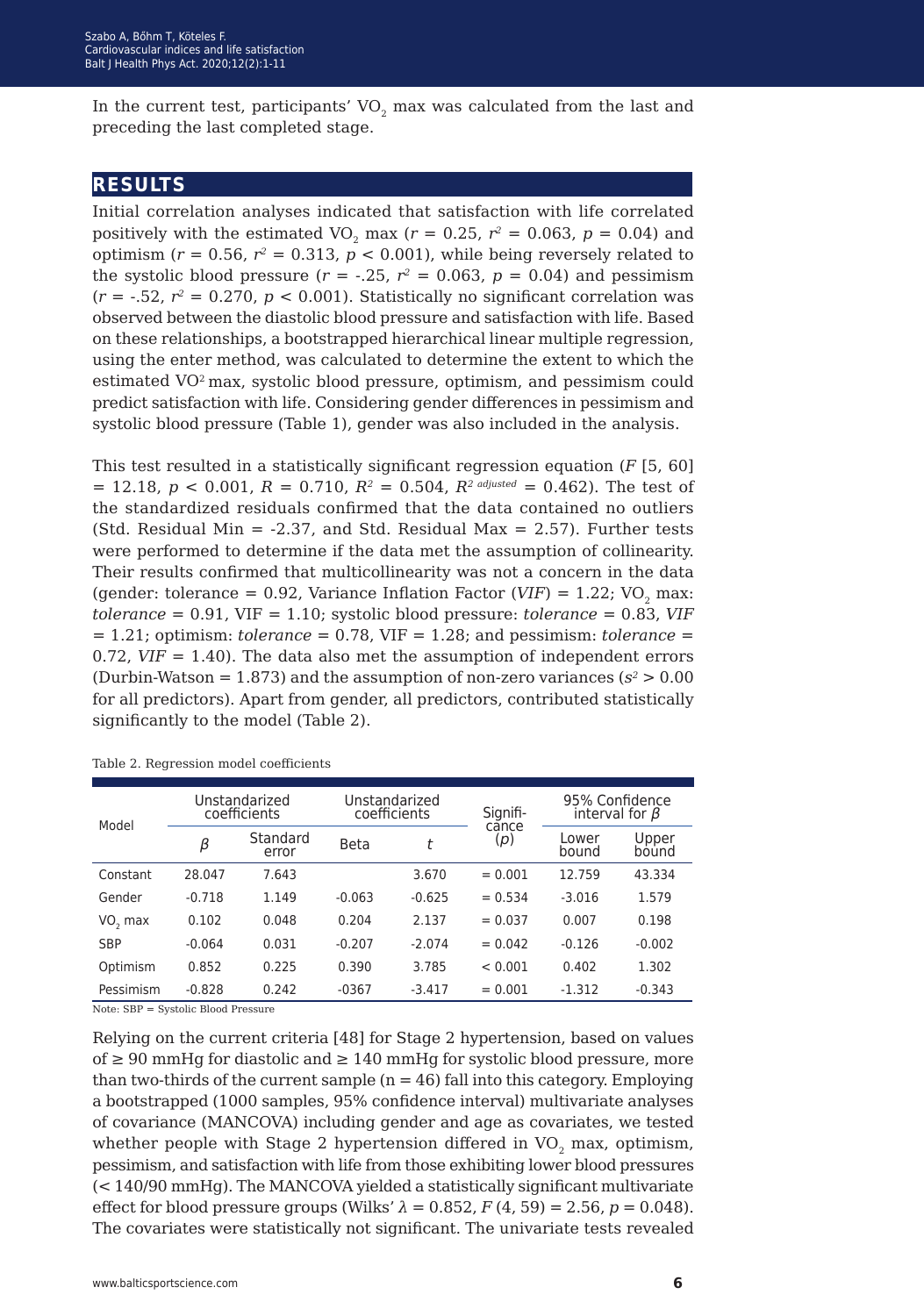that only satisfaction with life differed statistically significantly  $(F(1, 62) = 7.59$ .  $p = 0.008$ , effect size (corrected for sample size) Hedges'  $q = 0.752$ ) between those exhibiting Stage 2 hypertension versus those with lower blood pressure readings (Table 3).

We used the cut off values of 140/90 mmHg; its lower values are suggested to reflect normal, elevated or even Stage 1 hypertension according to the most recent classification suggested by the American College of Cardiology/American Heart Association Task Force [48]. Therefore, we performed another test from which we have excluded those with Stage 1 hypertension (i.e. systolic blood pressure between 130–139 mmHg and/or diastolic blood pressure between 80-89 mmHg). This test confirmed our original findings that people exhibiting Stage 2 hypertension report lover  $(M = 24.64 \pm 4.06)$  satisfaction with life than those exhibiting either normal (i.e., < 120 mmHg and < 80 mmHg), or elevated (i.e.,  $120-129$  mmHg and  $\lt 80$  mmHg) blood pressures ( $M = 28.60 \pm 5.77$ ). The mean differences were statistically significant  $(F(1,54) = 4.20, p = 045,$  effect size corrected for sample size (Hedges'  $q$ ) = 0.71).

Table 3. Means and standard deviations (in parenthesis) of four dependent measures in normotensive and hypertensive groups, the F and p values of the univariate tests, and the corrected effect sizes. Statistically significant group differences were only noted in the subjectively reported satisfaction with life

|                                 | Normal, elevated<br>and Stage 1<br>hypertensives<br>(<140/90 mmHq)<br>$n = 22$ | Stage 2<br>hypertensives<br>(≥140/90 mmHq)<br>$n = 46$ | F    | р       | Effect size<br>Hedges' q |
|---------------------------------|--------------------------------------------------------------------------------|--------------------------------------------------------|------|---------|--------------------------|
| VO <sub>2</sub> max (ml/kg/min) | 37.65 (9.17)                                                                   | 33.65 (12.12)                                          | 2.15 | .148    | 0.350                    |
| Optimism                        | 12.10 (2.83)                                                                   | 11.33 (2.50)                                           | 1.25 | .267    | 0.036                    |
| Pessimism                       | 5.76 (2.30)                                                                    | 6.38(2.63)                                             | 0.01 | .935    | 0.242                    |
| Satisfaction with life          | 28.62 (4.54)                                                                   | 24.51 (5.75)                                           | 7.59 | $.008*$ | 0.752                    |

Note: Statistically significant difference between the two means.

## **discussion**

#### **predicting power of four variables on life satisfaction**

This research suggests that almost half (46%) of the total variance in life satisfaction is predicted by two indices of cardiovascular health, estimated aerobic fitness and systolic blood pressure, along with the psychological constructs of optimism and pessimism. These findings support the connection between positive emotions and cardiovascular indices and agree with the earlier reports in the literature disclosing a relationship between optimism and pessimism and life satisfaction [7, 21–24]. The direction of the relationship matches that reported by Szcześniak and Soares [7] in that optimism was directly, while pessimism was reversely associated with the reported satisfaction with life.

#### **new support for the connection between blood pressure and life satisfaction**

The current results expand earlier findings concerning the relationship between blood pressure and satisfaction with life, because the only previously found study was conducted with children and adolescents [27], in contrast to the current research with middle-aged adults. In accord with Romero Martinez et al. [27],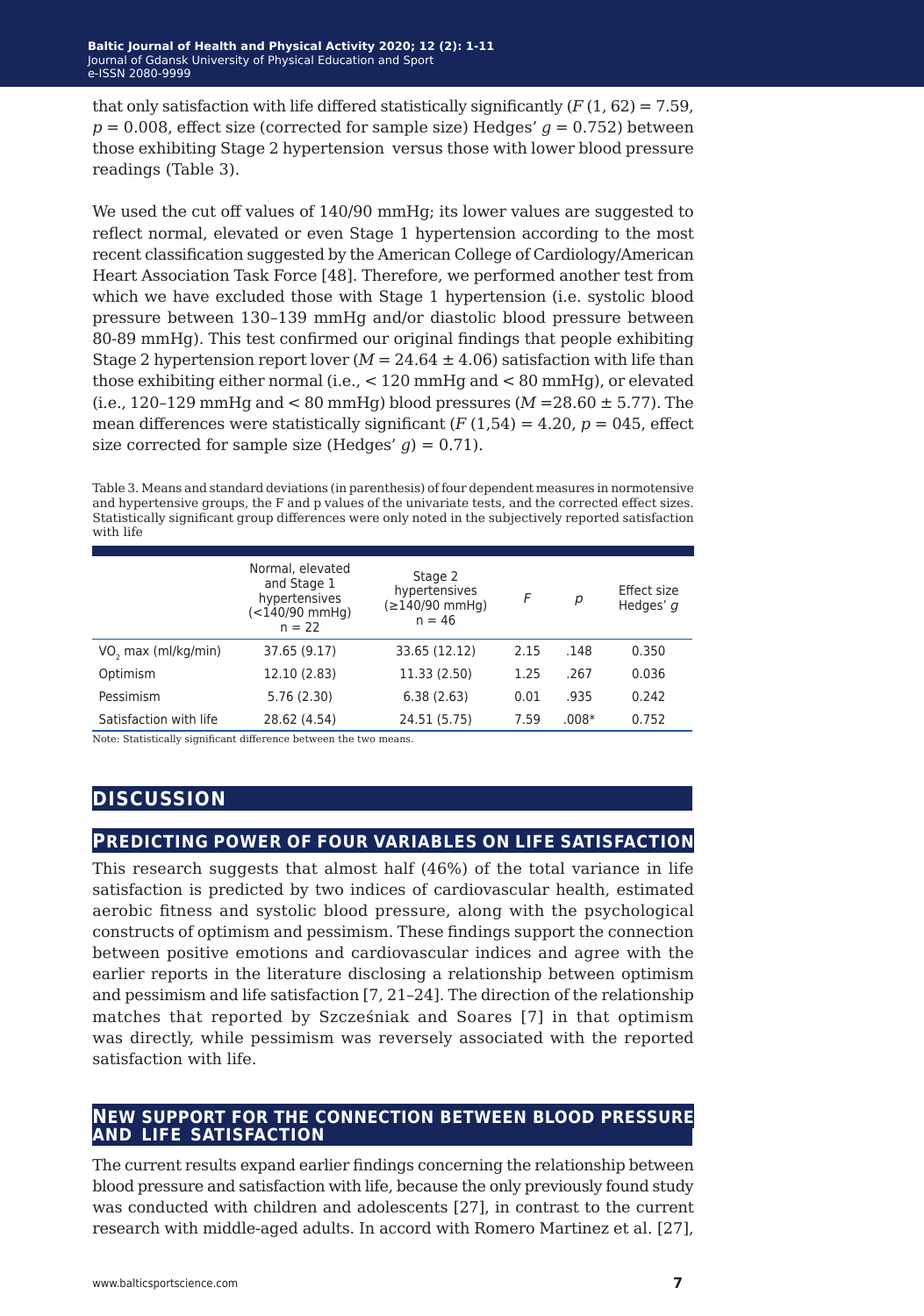we also found an inverse relationship between blood pressure and satisfaction with life. However, expanding the results of the earlier study, which did not report separately systolic and diastolic blood pressure, the present findings suggest that while systolic blood pressure could be inversely associated with life satisfaction, the diastolic blood pressure appears to be uncorrelated with the latter.

The positive relationship between cardiorespiratory fitness and satisfaction with life, which was earlier demonstrated in studies children and/or adolescents [4, 31, 32], was also demonstrated in the current work with middle aged adults. However, the present results are in contrast with a work conducted with university students in which estimated aerobic fitness was unrelated to the reported level of life satisfaction [33]. The incongruous findings may be attributed either to a low sample size used in that study, or to the very different nature of the sample studied. However, the latter explanation may be speculative, since the results of the present inquiry match those obtained with children and adolescents in three earlier studies.

Based on the beta  $(\beta)$  values obtained in the regression (Table 2), the predictive power of the cardiovascular measures (VO<sub>2</sub> max and systolic blood pressure) was notably weaker than that of the psychological indices. Nevertheless, they contributed statistically significantly to the regression model and their predictive power might be higher in a larger sample, which could be the subject of future research. Until then, these preliminary findings offer support for the hypothesis of the study that satisfaction with life is associated with both mental attitudes and indices of cardiovascular health.

#### **life satisfaction and blood pressure status**

Despite the modest contribution of the physiological measures, people classified into Stage 2 hypertension exhibited lower satisfaction with life, while they did not differ on other three dependent measures from those with lower blood pressure readings. The classification using the 140/90 mmHg cut-off value was made based on past classifications and still used in research practices [49], which consider lower values (i.e. Stage 1 hypertension, elevated blood pressure and normal blood pressure) to be in the normotensive range. This classification was necessary, because of the low number of individuals having blood pressure under the cut-off value ( $n = 22$ ). Nevertheless, eliminating 12 individuals in Stage 1 hypertension yielded the same results. Notable is the finding that the effect sizes corrected for the sample size were relatively large. Therefore, the new finding that Stage 2 hypertension may be linked to lower life satisfaction appears to be robust. However, no directionality could be established from the current data. The findings call for systematic investigation of directionality, since it is more likely that an unsatisfying life leads to elevated blood pressure than vice versa, but a vicious circle-mechanism may not be excluded.

The current findings are in accord with the results of a study implementing a 4-week rehabilitative exercise intervention with cardiac patients who showed greater aerobic capacity as well as lower blood pressure after the rehabilitation program than a control group [50]. Moreover, the exercise rehabilitation resulted in greater subjectively, as well as objectively, assessed quality of life in the participants who underwent the 4-week rehabilitative program versus those who did not. From these results, one may speculate that the direction of the relationship between cardiac health, as well as blood pressure status, and the quality of life (which could be expected to surface in one's satisfaction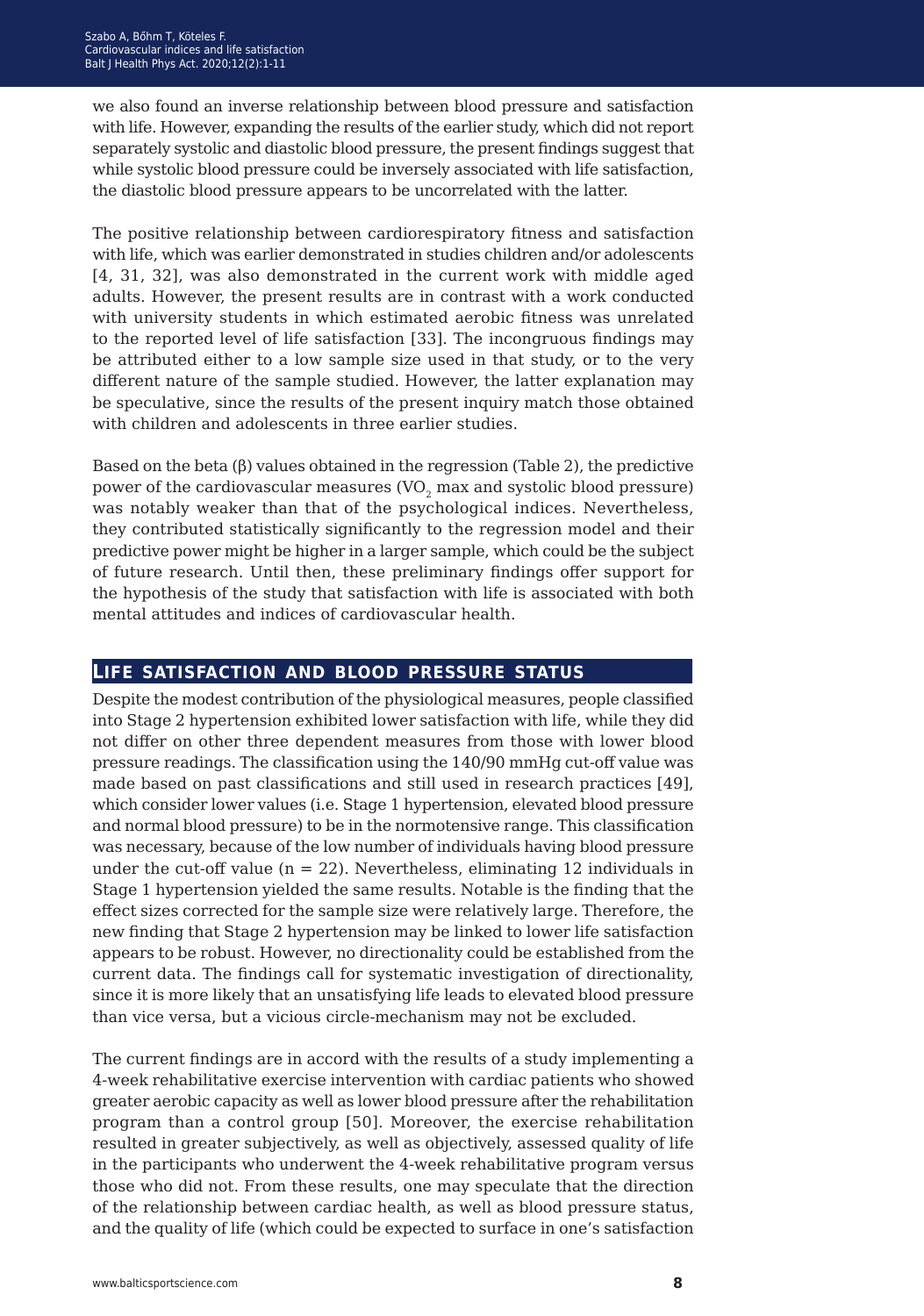with life) could be health driven. Accordingly, a positive change in health status may be associated with greater satisfaction with life via a better life quality. While the results reported by Gierat-Haponiuk et al. [50] are supportive of this argument, we cannot rule out the conjecture that an opposite argument is also true. For example, a person constantly dissatisfied with life may develop psychosomatic symptoms, such as high blood pressure, in the long term. Therefore, research attention to both directions of the possible relationship between blood pressure status and satisfaction with life seems to be warranted.

#### **limitations**

The current study is not without limitations. One concern revolves around the convenience sample represented by adults who could afford private health screening and cared for their health by voluntarily showing up and paying a fee for a cardiovascular health screening test. Another limitation is the on-site reading and averaging of blood pressure, which although is routinely done in research practice, is not as accurate as in prolonged ambulatory monitoring. Further, the estimation of the aerobic fitness is not as accurate as its direct measurement, even though the YMCA test has high concordance with the direct assessment of cardiorespiratory fitness [38]. These limitations should be taken into consideration when interpreting the findings, which should be appraised as preliminary, but sufficiently robust to stimulate more systematic work in this area. Future studies should also measure perceived stress and examine a more representative sample in testing the association between cardiovascular measures and positive emotions in their relevance to the response-shift and quality of life model [35].

#### **conclusions**

In conclusion, the new findings emerging from this study are summarized as follows:

- 1. The association between aerobic fitness and life satisfaction, earlier noted only in children, also exists in adults.
- 2. The relationship between blood pressure and life satisfaction, earlier reported only in children, can also be observed in adults.
- 3. The systolic blood pressure has a stronger link to life satisfaction than the diastolic blood pressure.
- 4. There is strong evidence that people with Stage 2 hypertension experience less satisfaction with life than those with lower readings.
- 5. Optimism and pessimism are stronger predictors of the satisfaction with life than aerobic fitness and blood pressure.

#### **acknowledgements**

We wish to thank the Corvin Medical Centre in Budapest, Hungary for its help in recruiting the participants and for providing permission to carry out the research in its private medical facilities.

#### **references**

- [1] Siahpush M, Spittal M, Singh GK. Happiness and life satisfaction prospectively predict self-rated health, physical health, and the presence of limiting, long-term health conditions. Am J Health Promot. 2008 Oct;23(1):18–26. <https://doi.org/10.4278/ajhp.061023137>
- [2] St John PD, Mackenzie C, Menec V. Does life satisfaction predict five-year mortality in community-living older adults? Aging Ment Health. 2015;19(4):363–70.<https://doi.org/10.1080/13607863.2014.938602>
- [3] Cornelissen VA, Fagard RH. Effects of endurance training on blood pressure, blood pressure-regulating mechanisms, and cardiovascular risk factors. Hypertension. 2005 Oct;46(4):667–75. https://doi. org/10.1161/01.HYP.0000184225.05629.51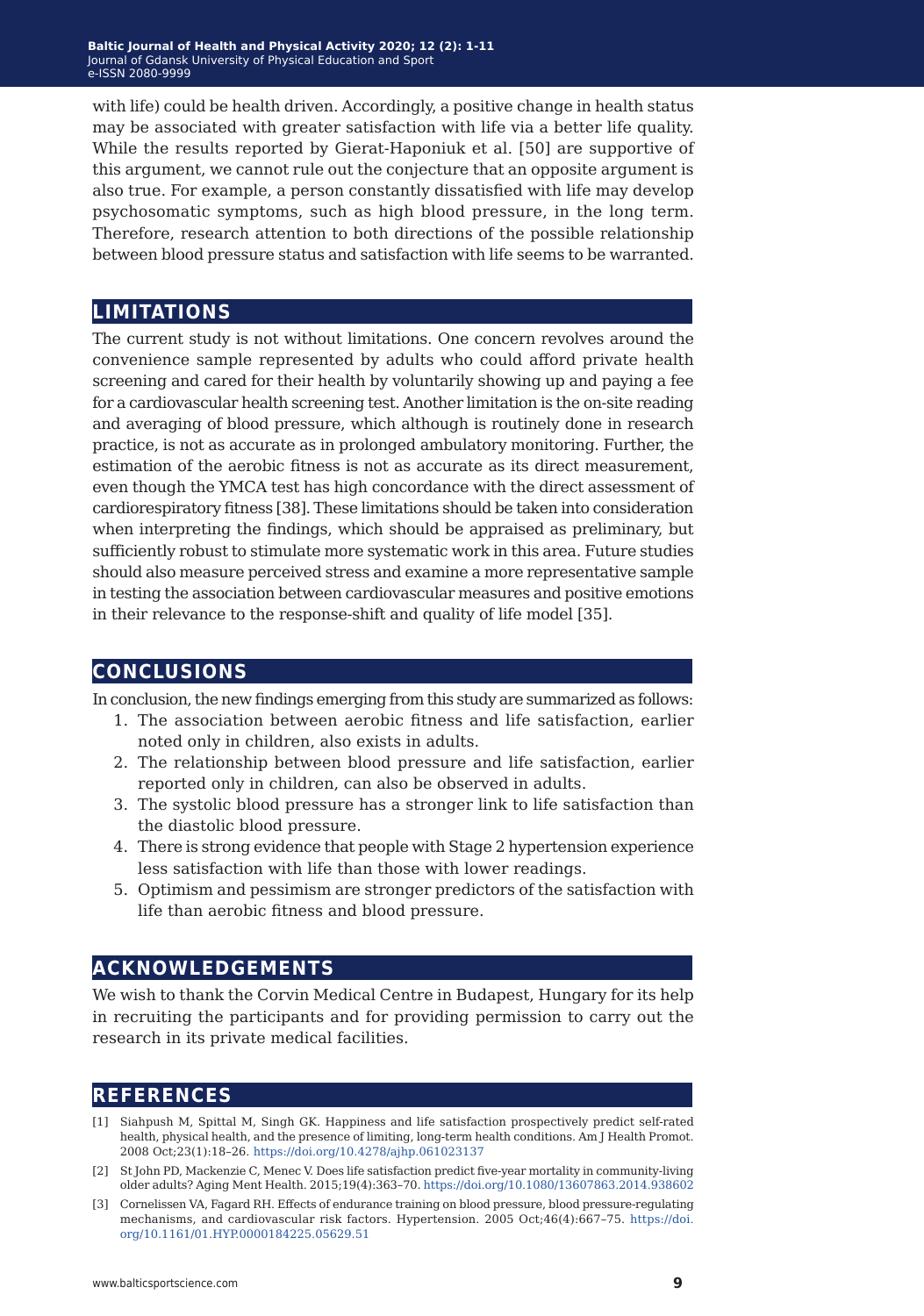- [4] Grao-Cruces A, Fernández-Martínez A, Nuviala A. Association of fitness with life satisfaction, health risk behaviors, and adherence to the Mediterranean diet in Spanish adolescents. J Strength Cond Res. 2014;28(8):2164–72.<https://doi.org/10.1519/JSC.0000000000000363>
- [5] Peterson C, Park N, Seligman MEP. Orientations to happiness and life satisfaction: the full life versus the empty life. J Happiness Stud. 2005 Mar 1;6(1):25–41.<https://doi.org/10.1007/s10902-004-1278-z>
- [6] Yalçın İ. Social Support and Optimism as Predictors of Life Satisfaction of College Students. Int J Advance Counsel. 2011;33(2):79–87.<https://doi.org/10.1007/s10447-011-9113-9>
- [7] Szcześniak M, Soares E. Are proneness to forgive, optimism and gratitude associated with life satisfaction? Polish Psychol Bull. 2011;42(1):20–3.<https://doi.org/10.2478/v10059-011-0004-z>
- [8] Carver CS, Scheier MF, Segerstrom SC. Optimism. Clin Psychol Rev. 2010;30(7):879–89. [https://doi.](https://doi.org/10.1016/j.cpr.2010.01.006) [org/10.1016/j.cpr.2010.01.006](https://doi.org/10.1016/j.cpr.2010.01.006)
- [9] Boehm JK, Peterson C, Kivimaki M, Kubzansky L. A prospective study of positive psychological wellbeing and coronary heart disease. Health Psychol. 2011 May;30(3):259–67. [https://doi.org/10.1037/](https://doi.org/10.1037/a0023124) [a0023124](https://doi.org/10.1037/a0023124)
- [10] Kubzansky LD, Sparrow D, Vokonas P, Kawachi I. Is the glass half empty or half full? A prospective study of optimism and coronary heart disease in the normative aging study. Psychosom Med. 2001;63(6):910–916. <https://doi.org/10.1097/00006842-200111000-00009>
- [11] Scheier MF, Matthews KA, Owens JF, et al. Dispositional optimism and recovery from coronary artery bypass surgery: the beneficial effects on physical and psychological well-being. J Pers Soc Psychol. 1989;57(6):1024–40. <https://doi.org/10.1037/0022-3514.57.6.1024>
- [12] Ronaldson A, Molloy GJ, Wikman A, Poole L, Kaski J-C, Steptoe A. Optimism and recovery after acute coronary syndrome: A clinical cohort study. Psychosom Med. 2015 Apr;77(3):311–8. [https://doi.](https://doi.org/10.1097/PSY.0000000000000155) [org/10.1097/PSY.0000000000000155](https://doi.org/10.1097/PSY.0000000000000155)
- [13] Giltay EJ, Geleijnse JM, Zitman FG, Hoekstra T, Schouten EG. Dispositional optimism and all-cause and cardiovascular mortality in a prospective cohort of elderly dutch men and women. Arch Gen Psychiatry. 2004;61(11):1126–35. <https://doi.org/10.1001/archpsyc.61.11.1126>
- [14] Giltay EJ, Kamphuis MH, Kalmijn S, Zitman FG, Kromhout D. Dispositional optimism and the risk of cardiovascular death: the Zutphen Elderly Study. Arch Intern Med. 2006 Feb 27;166(4):431–6. <https://doi.org/10.1001/.431>
- [15] Tindle HA, Chang Y-F, Kuller LH, et al. Optimism, cynical hostility, and incident coronary heart disease and mortality in the women's health initiative. Circulation. 2009 Aug 25;120(8):656–62. [https://doi.](https://doi.org/10.1161/CIRCULATIONAHA.108.827642) [org/10.1161/CIRCULATIONAHA.108.827642](https://doi.org/10.1161/CIRCULATIONAHA.108.827642)
- [16] Boehm JK, Kubzansky LD. The heart's content: the association between positive psychological wellbeing and cardiovascular health. Psychol Bull. 2012 Jul;138(4):655–91. [https://doi.org/10.1037/](https://doi.org/10.1037/a0027448) [a0027448](https://doi.org/10.1037/a0027448)
- [17] Serlachius A, Pulkki-Råback L, Elovainio M, et al. Is dispositional optimism or dispositional pessimism predictive of ideal cardiovascular health? The Young Finns Study. Psychol Health. 2015;30(10):1221– 39. <https://doi.org/10.1080/08870446.2015.1041394>
- [18] Nabi H, Koskenvuo M, Singh-Manoux A, et al. Low pessimism protects against stroke: the Health and Social Support (HeSSup) prospective cohort study. Stroke. 2010;41(1):187–90. [https://doi.](https://doi.org/10.1161/STROKEAHA.109.565440) [org/10.1161/STROKEAHA.109.565440](https://doi.org/10.1161/STROKEAHA.109.565440)
- [19] Mahler HIM, Kulik JA. Optimism, pessimism and recovery from coronary bypass surgery: Prediction of affect, pain and functional status. Psychol Health Med. 2000 1;5(4):347–58. [https://doi.](https://doi.org/10.1080/713690216) [org/10.1080/713690216](https://doi.org/10.1080/713690216)
- [20] Scheier MF, Carver CS. Optimism, coping, and health: Assessment and implications of generalized outcome expectancies. Health Psychol. 1985;4(3):219–47.<https://doi.org/10.1037/0278-6133.4.3.219>
- [21] Bailey TC, Eng W, Frisch MB, Snyder CR. Hope and optimism as related to life satisfaction. J Positive Psychol. 2007;2(3):168–75.<https://doi.org/10.1080/17439760701409546>
- [22] Chang EC, Maydeu-Olivares A, D'Zurilla TJ. Optimism and pessimism as partially independent constructs: Relationship to positive and negative affectivity and psychological well-being. Personal Individ Differ. 1997 Sep 1;23(3):433–40. [https://doi.org/10.1016/S0191-8869\(97\)80009-8](https://doi.org/10.1016/S0191-8869(97)80009-8)
- [23] Chang EC, Sanna LJ. Optimism, pessimism, and positive and negative affectivity in middle-aged adults: A test of a cognitive-affective model of psychological adjustment. Psychology and Aging. 2001;16(3):524–31.<https://doi.org/10.1037/0882-7974.16.3.524>
- [24] Liberman V, Boehm JK, Lyubomirsky S, Ross LD. Happiness and memory: affective significance of endowment and contrast. Emotion. 2009;9(5):666–680.<https://doi.org/10.1037/a0016816>
- [25] Boehm JK, Peterson C, Kivimaki M, Kubzansky L. Heart health when life is satisfying: evidence from the Whitehall II cohort study. Eur Heart J. 2011 Nov;32(21):2672–7[. https://doi.org/10.1093/](https://doi.org/10.1093/eurheartj/ehr203) [eurheartj/ehr203](https://doi.org/10.1093/eurheartj/ehr203)
- [26] Einvik G, Ekeberg O, Klemsdal TO, Sandvik L, Hjerkinn EM. Physical distress is associated with cardiovascular events in a high risk population of elderly men. BMC Cardiovasc Disord. 2009 Mar 30;9:14.<https://doi.org/10.1186/1471-2261-9-14>
- [27] Romero Martinez V, Silva E, Villasmil JJ. Relationship between life satisfaction levels and high blood pressure in adolescents. J Hypertension. 2010 Jun;28:e260. [https://doi.org/10.1097/01.](https://doi.org/10.1097/01.hjh.0000378969.24759.c5) [hjh.0000378969.24759.c5](https://doi.org/10.1097/01.hjh.0000378969.24759.c5)
- [28] Holt-Lunstad J, Birmingham W, Jones BQ. Is there something unique about marriage? The relative impact of marital status, relationship quality, and network social support on ambulatory blood pressure and mental health. Ann Behav Med. 2008 Apr;35(2):239–44. [https://doi.org/10.1007/s12160-](https://doi.org/10.1007/s12160-008-9018-y) [008-9018-y](https://doi.org/10.1007/s12160-008-9018-y)
- [29] Fujita F, Diener E. Life satisfaction set point: stability and change. J Pers Soc Psychol. 2005;88(1):158– 64. <https://doi.org/10.1037/0022-3514.88.1.158>